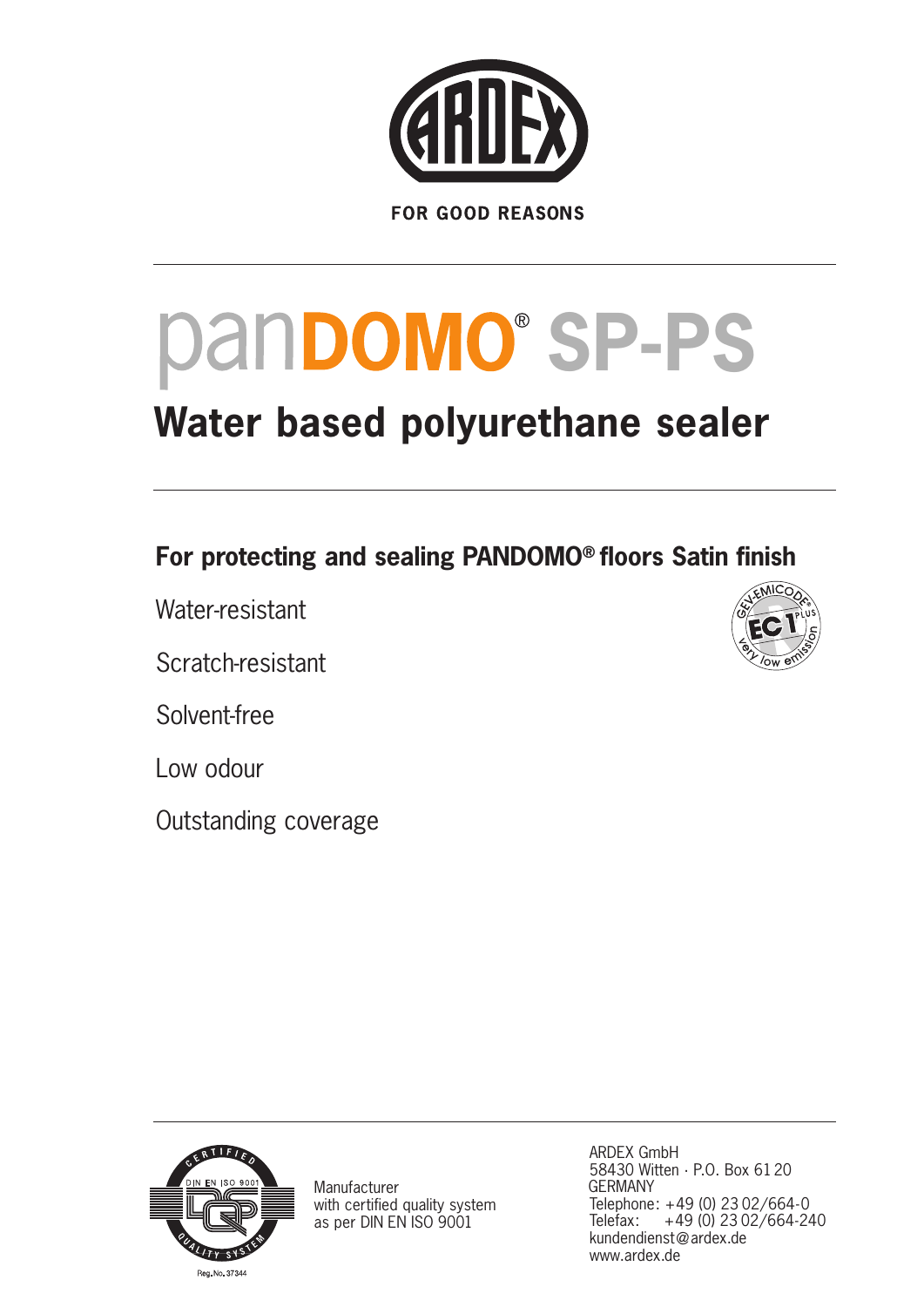# pan**DOMO**® SP-PS

## **Water based polyurethane sealer**

#### **Uses:**

#### **For interior floor use**

Provides improved stain resistance and an easy-to-clean surface for PANDOMO<sup>®</sup> floors.

#### **Characteristics:**

PANDOMO® SP-PS can be applied to PANDOMO® surfaces that have previously been treated with PANDOMO® SP-CEE in order to intensify their colour. Surfaces must be dry, uniform and free of dust/dirt. Refer to the PANDOMO® SP-CEE product data sheet for details.

#### **Durability:**

The stain resistance of PANDOMO® K1, K2 and K3 surfaces which have been sealed using PANDOMO® SP-PS is increased.

PANDOMO® SP-PS protects PANDOMO® K1, K2 and K3 against aggressive chemicals such as red wine, vinegar, coffee or juice.

In highly trafficked areas, an additional protective coating of PANDOMO® SP-GS should be applied. See Technical Data Sheet for PANDOMO® SP-GS.

#### **Application:**

#### **On surfaces treated with PANDOMO® SP-CEE:**

Pour the contents of the containers with components A and B into a clean mixing bucket and mix them thoroughly for at least 2 minutes at low speed (250 rpm) using an electric mixer and spiral paddle. To avoid ineffective mixing, the material should be transferred to a new container after the initial mixing and stirred once again.

Pour PANDOMO® SP-PS into a clean unused paint tray and immediately apply a thin layer crosswise to the prepared surface using a microfiber roller (pile length: 9 mm). Make sure that the entire surface is evenly coated. Avoid "pooling" of the material.

The time for applying a second coat will vary depending upon the surface and the ambient site temperature and conditions. Ensure adequate ventilation and air movement. To avoid loose fibres affecting the freshly coated surface, when using new rollers, ensure that all loose fibres are removed prior to use. Any loose fibres released from the roller may cause unsightly blemishes in the finished coating.

#### **On surfaces not treated with PANDOMO® SP-CEE:**

If PANDOMO® SP-CEE is not applied, at least two coats of PANDOMO® SP-PS must be applied. The PANDOMO® floors must be completely dry before applying the coating.

PANDOMO® SP-PS can only be used without the colour intensifier PANDOMO® SP-CEE, when it is applied to light, non-pigmented or lightly pigmented PANDOMO® floors. Polish the dry  $PANDOMO^{\circled{0}}$  floor thoroughly using a three-disc sander ( e.g. TRIO by Lagler) with 120-grit paper (for PANDOMO® K1 and K3) or 100-grit paper (for PANDOMO® K1 Plus and K2). Then use a vacuum cleaner to remove all residual dust. Refer to the Technical Data Sheets for PANDOMO® K1, PANDOMO® K2 and PANDOMO® K3 for further details.

#### **Please note:**

PANDOMO® SP-PS cannot be used in the exterior or in permanently wet areas.

These products must not be applied at temperatures less than 15˚C or where the ambient relative humidity is greater than 85%. Once the mixed material has exceeded its pot life, the viscosity and the characteristics of the product changes and should not be used after this point. Any unused product should therefore be discarded, observing the notes on disposal.

Higher temperatures lead to shorter, lower temperatures lead to longer processing and setting times.

The values given are typical of results obtained in the laboratory at 20˚C. Varying site conditions will lead to variation in the values quoted.

#### **Colourfastness:**

When exposed to UV radiation PANDOMO® SP-PS typically does not yellow but prolonged exposure may result in slight yellowing.

#### **Cleaning and disposal:**

Clean all tools thoroughly with clear water after use. Once the material has set, it can only be removed mechanically. Refer to the Safety Data Sheet for details on how to dispose of the material.

#### **Maintenance and care:**

Regular maintenance and cleaning are necessary in order to preserve the properties of surface coated with PANDOMO® SP-PS. Removed spilled liquids immediately as prolonged exposure increases the risk of staining. Highly trafficked areas will reduce the wearing life of the coating and subsequent coatings may be required to maintain the desired surface finish.